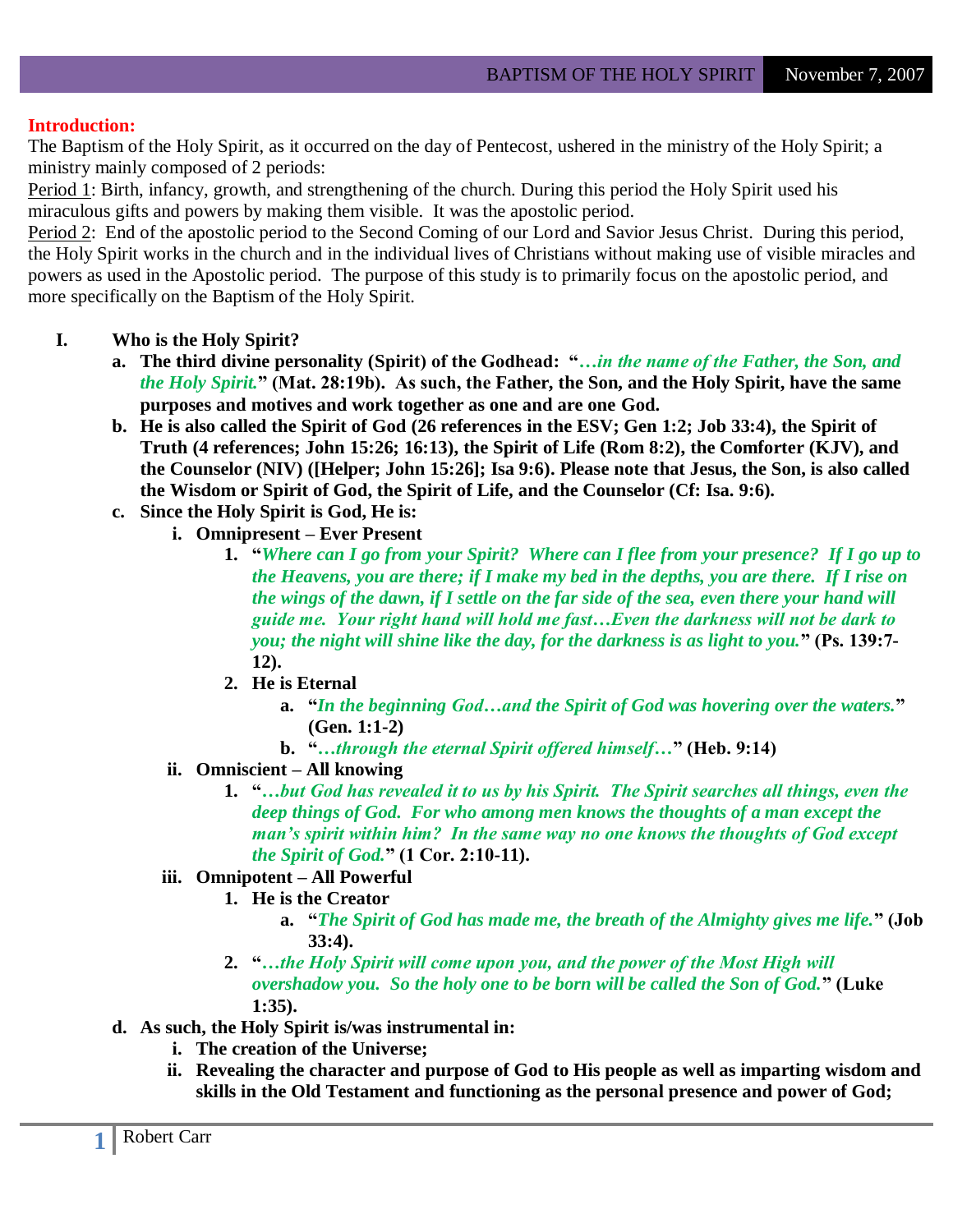- **iii. The conception and birth of Jesus Christ;**
- **iv. The successful ministry of Jesus on earth;**
- **v. The glorious resurrection of Jesus;**
- **vi. The birth and infancy of the church;**
- **vii. The witnessing and ministry of the apostles;**
- **viii. The conversion of sinners;**
	- **ix. The growth and strengthening of the church;**
	- **x. The new life of the baptized believers;**
	- **xi. The revelation of God, His will and His purpose;**
- **xii. The giving of the bible (the Word of God).**
- **II. What Is the Baptism of the Holy Spirit?**
	- **a. Ephesians 4:4-5 –** *There is one body and one Spirit—just as you were called to one hope when you were called— 5 one Lord, one faith, one baptism…*
		- **i. What is the One Baptism?**
		- **ii. Several baptism mentioned in the Bible:**
			- **1. John"s baptism**
			- **2. Baptism of the Holy Spirit**
			- **3. Baptism in the name of Jesus**
			- **4. Baptism of fire**
		- **iii. They each had their own purpose**
		- **iv. They were all valid each in its own time**
			- **1. They never overlapped**
			- **2. There were never two types of baptisms valid at the same time**
	- **b. What is presumed about the baptism of the Holy Spirit** 
		- **i. It is still happening today**
		- **ii. It refers to the indwelling Spirit (or gift of the Holy Spirit) Christians receive when baptized (Acts 2:38)**
		- **iii. It was something that only happened to the apostles**
		- **iv. It was something that only happened to Cornelius and his household**
		- **v. It is the "speaking of tongues" or the doing of "miracles"**

#### **c. The Baptism of the Holy Spirit was prophesied in the OT:**

- **i. Joel 2:28, "***And afterward (Acts 2:17 – ‗in the last days'), I will pour out my Spirit on all people. Your sons and daughters will prophesy, your old men will dream dreams, your young men will see visions. (29) Even on my servants, both men and women, I will pour out my Spirit in those days (what days? The last days).***"**
	- **1. "***I Will Pour Out***" –**
		- **a.** *Will pour out…* **Tense: Simple Future**
			- **i. The term "I will" refers to a promise being fulfilled in the future**
			- **ii. When a promise is fulfilled, it is fulfilled!**
			- **iii. The Future Continuous tense not used!**
				- **1. "I will be pouring out…"**
		- **b. When will this take place?**
			- **i. Afterwards - Last Days (cf. Acts 2:17)**
				- **1. Hebrews 1:1-2, "***In the past God spoke to our forefathers through the prophets at many times and in various ways, (2) but in these last days he has spoken to us by his Son, whom he*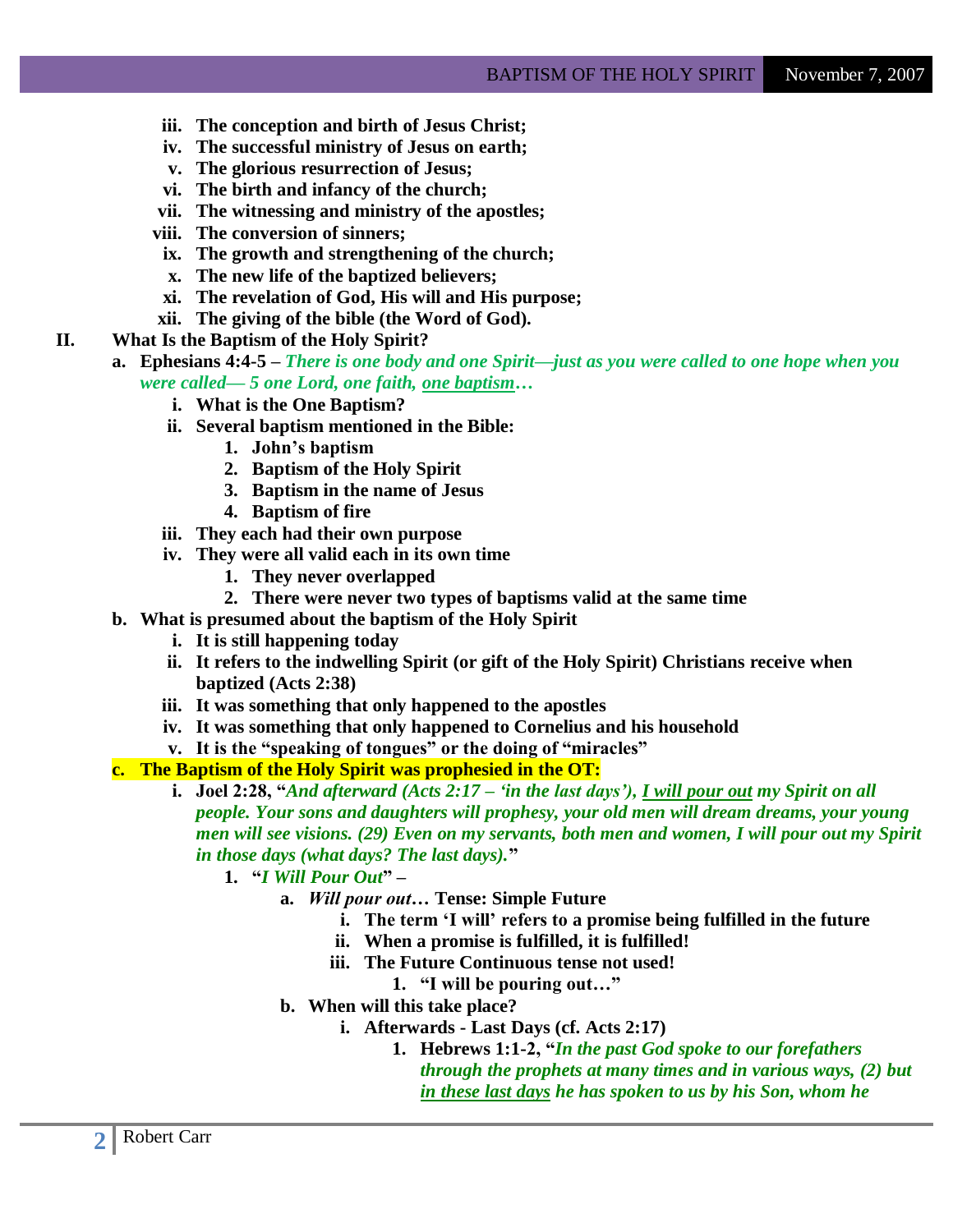*appointed heir of all things, and through whom he made the universe.‖*

- **2. James 5:1-3, "***Now listen, you rich people, weep and wail because of the misery that is coming upon you. (2) Your wealth has rotted, and moths have eaten your clothes. (3) Your gold and silver are corroded. Their corrosion will testify against you and eat your flesh like fire. You have hoarded wealth in the last days.***"**
- **ii. The recipients: All people!**
	- **1. It does not say "all saved people" nor "few people"**
		- **1. The Holy Spirit was not only poured out for the apostles only.**
		- **2. The Holy Spirit was not poured out again only for Cornelius and his family – Acts 10**
	- **2. The baptism of the Holy Spirit is not the same as the speaking of tongues or miracles.** 
		- **1. (1Co 12:13-14) many people were speaking in tongues and doing miracles in the Corinthian church yet there is no mention of them being baptized in the Holy Spirit at one time.**
		- **2. Miracles and tongues were the result of the baptism of the Holy Spirit, not the baptism of the spirit itself!**
- **2. His purpose:**

**a. Apostles:**

- **i. To guide them into all truth (John 16:12-14)**
	- **1. "***I have much more to say to you, more than you can now bear. (13) But when he, the Spirit of truth, comes, he will guide you into all truth. He will not speak on his own; he will speak only what he hears, and he will tell you what is yet to come. (14) He will bring glory to me by taking from what is mine and making it known to you***."**
		- **1. God"s Word is prophesy of Scripture (2Peter 1:20-21)**
		- **2. Apostles and Prophets miraculously spoke the Word of God, which led to the 27 books of the New Testament!**
		- **3. God"s word is the word of the Holy Spirit – the sword of the Spirit (Eph 6:17).**
		- **4. The Spirit guides us into all truth through His written word! (2Tim 3:16-17)**
- **ii. To clothe them with power**
	- **1. Luke 24:49 – Remain in Jerusalem until you are clothed with power! (Acts 1, 2)**
	- **2. These are the results of the pouring out of the Holy Spirit** 
		- **1. Tongues (Acts 2:1-4)**
		- **2. Peter spoke under the Spirit"s guidance (Acts 2:14-36)**
		- **3. Signs and wonders (Acts 2:43)**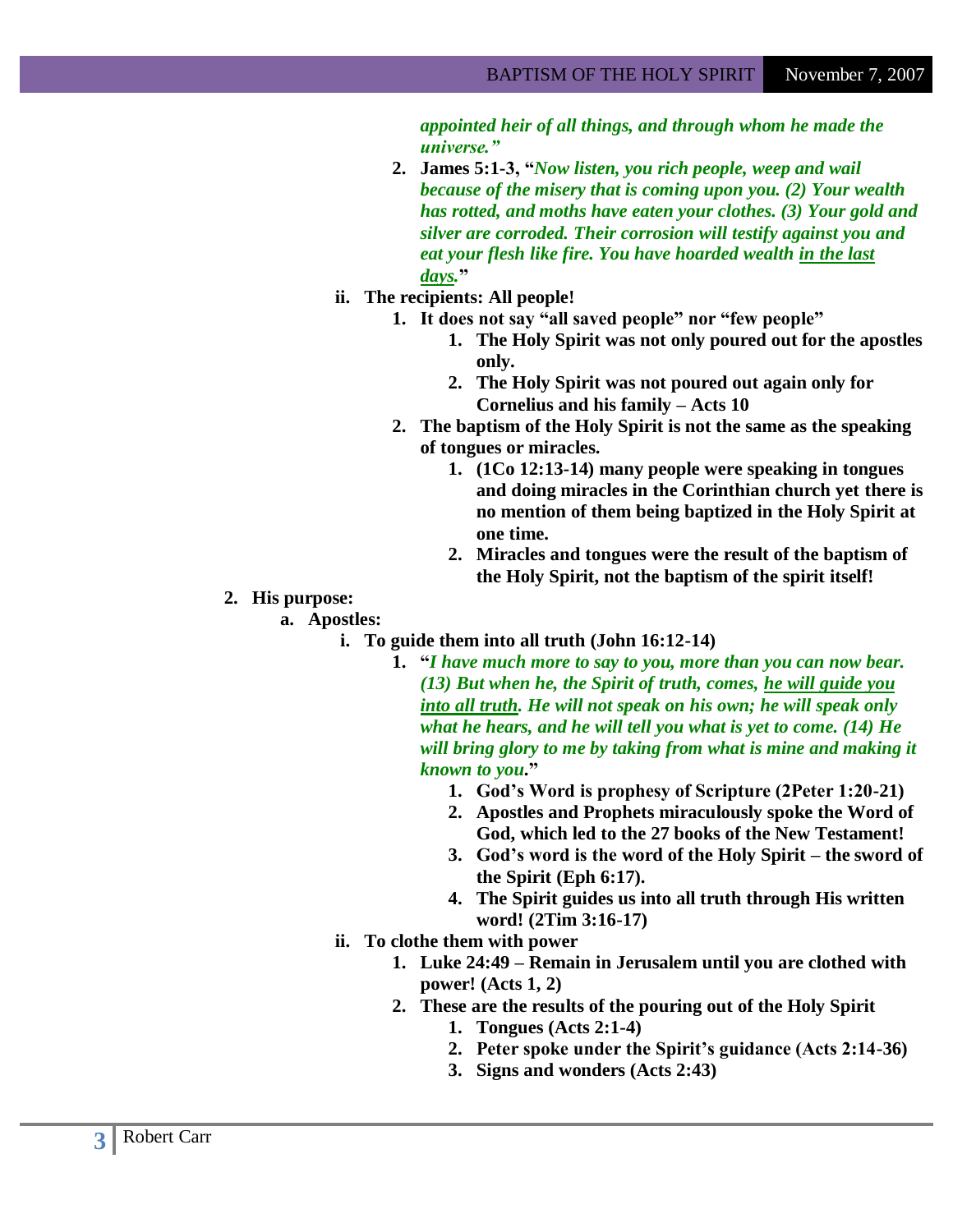- **4. They will be able to pass on gifts (Acts 8:15-17; Acts 19:1-6)**
- **b. Non-Apostles:**
	- **i. He will use prophets as well to bring the revelation of the New Testament teachings**
		- **1. Men and women shall prophesy, old men shall have dreams, and young men shall see visions, the believers will be empowered with miraculous gifts**
			- **1. Stephen - Acts 6:8**
			- **2. Philip – Acts 8**
			- **3. Cornelius -- Acts 10**
			- **4. The Ephesian disciples of John – Acts 19:1-6**
			- **5. The early Church -- 1Cor. 12-14**
- **c. World:**
	- **i. He will convict the world of sin-- John 16:8**
- **d. The Christian:**
	- **i. He gives us strength – Romans 8:26**
	- **ii. In the Old Testament people didn"t have this promise of strength, only prophets and some other individuals God had chosen to let His Spirit reside in them.**
	- **iii. We have a better covenant, a better promise (Heb 8:6).**
	- **iv. We are given the Holy Spirit because we"ve been made His sons! (Gal 4:6)**
	- **v. He was given to us as a guarantee of the eternal life to come (Eph 1:13-14)**

#### **d. Prophesied in NT:**

- **i. John the Baptizer**
	- **1. Matthew 3:1-3, 10-12**

**"***In those days John the Baptist came, preaching in the Desert of Judea (2) and saying, "Repent, for the kingdom of heaven is near." (3) This is he who was spoken of through the prophet Isaiah: "A voice of one calling in the desert, 'Prepare the way for the Lord, make straight paths for him.'"… (10) The ax is already at the root of the trees, and every tree that does not produce good fruit will be cut down and thrown into the fire. (11) "I baptize you with water for repentance. But after me will come one who is more powerful than I, whose sandals I am not fit to carry. He will baptize you with the Holy Spirit and with fire. (12) His winnowing fork is in his hand, and he will clear his threshing floor, gathering his wheat into the barn and burning up the chaff with unquenchable fire***."**

- **Who will be baptized with the Holy Spirit?**
	- o **He was not just talking to the apostles**
	- o **He was referring to all those who were there, as the prophecy in Joel says: "…all people…"**
- **Fire – refers to God"s judgment (Isa. 5:24; 66:24):**
	- o **Some say it is the destruction of Jerusalem**
	- o **Some say it is the lake of fire (Rev. 20:13-15)**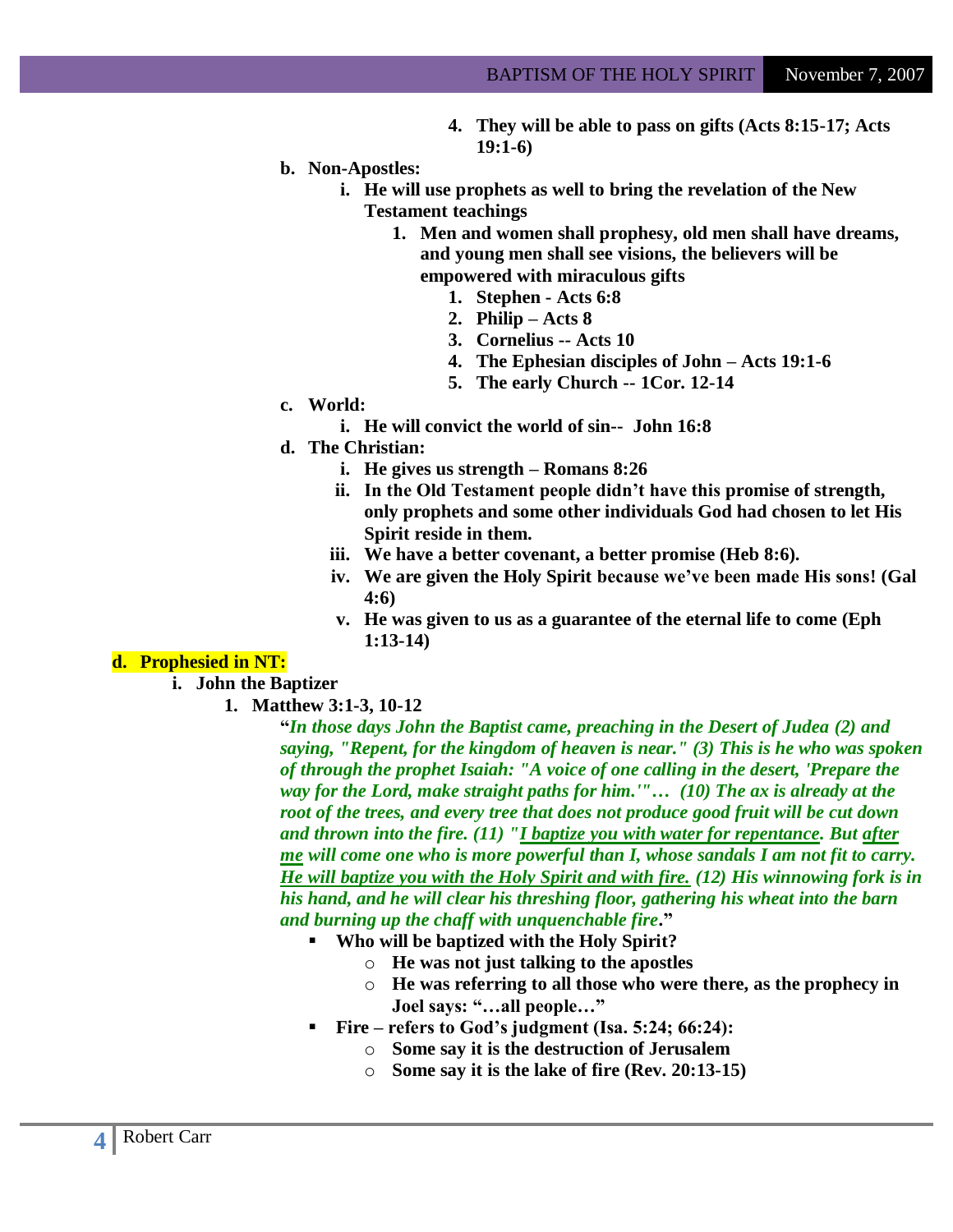- o **Some say this is referring to the "tongues of fire" that appeared on the apostles in Acts 2:3-4.**
	- **These were not of fire, per se, but "as of fire". They were like fire, not fire. It is a metaphor, not a simile.**
	- **Acts 2:3-4 was about the fulfillment of a blessing, not a judgment from God**
- o **It probably refers to the end of the Old Covenant, or National Israel**
- o **Whatever the baptism of fire really is, it is probably something you don"t want to experience! It has to do with judgment!**
- **ii. Jesus:**
	- **1. "The Father will give you another Counselor to be with you forever – the Spirit of Truth" – John 14:16-27**
	- **2. "Those who believed in Jesus would receive the Spirit" – John 7:38-39**
	- **3. The Spirit had not yet been given because Jesus had not yet been glorified – John 7:38-39; 16:7-11**

# **e. Fulfilled at Pentecost**

- **i. Acts 2:32-33, "***God has raised this Jesus to life, and we are all witnesses of the fact. (33) Exalted to the right hand of God, he has received from the Father the promised Holy Spirit and has poured out what you now see and hear***."**
	- **1.** *Has poured out…* **Tense: Simple Past**
		- **a. A recently completed act in the past**
- **ii. From this time, on, the pouring out of the Spirit is denoted as a completed act**
	- **1. Titus 3:5-6, "***He saved us, not because of righteous things we had done, but because of his mercy. He saved us through the washing of rebirth and renewal by the Holy Spirit, (6) whom he poured out on us generously through Jesus Christ our Savior***"**

# **III. Cornelius**

- **a. History**
	- **i. He and his family were devout and God-fearing**
	- **ii. He gave generously and prayed to God regularly (Acts 10:1-2)**
	- **iii. He was respected by the Jews (Acts 10:22)**
	- **iv. He was visited by an angel (Acts 10:3-6)**
	- **v. The angel told him he needed to hear a message from Peter to be saved (Acts 11:13-14)**
- **b. Peter**
	- **i. Received a vision about clean and unclean animals**
	- **ii. God was reminding him that the Spirit was poured on all flesh, not just the Jews**
	- **iii. Peter was still clinging to the concept of uncleanliness according to the Law**
	- **iv. The Spirit gave him the OK to go with Cornelius" men (they were Gentiles as was Cornelius**
- **c. Acts 10**
	- **i. Acts 10:44ff – "***While Peter was still speaking these words, the Holy Spirit came on all who heard the message. (45) The circumcised believers who had come with Peter were astonished that the gift of the Holy Spirit had been poured out even on the Gentiles. (46) For they heard them speaking in tongues and praising God. Then Peter said, (47) "Can anyone keep these people from being baptized with water? They have received the Holy Spirit just as we have."*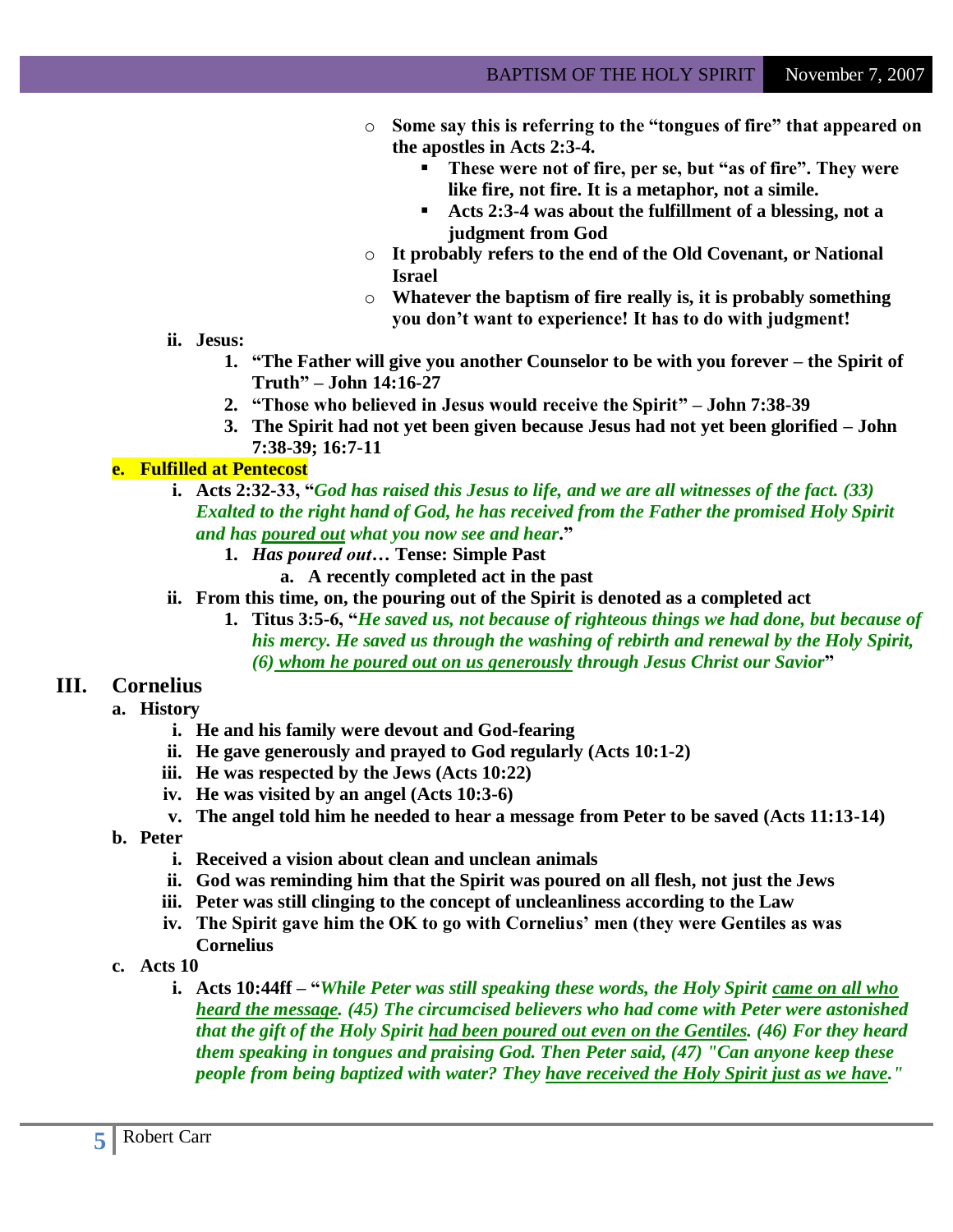*(48) So he ordered that they be baptized in the name of Jesus Christ. Then they asked Peter to stay with them for a few days.***"**

- **d. Did God perform the baptism of the Holy Spirit again?**
	- **i. Peter believed the Gospel and it"s obedience (baptism) was for the circumcised (Jews)**
		- **1. Acts 10:28, "He said to them: "***You are well aware that it is against our law for a Jew to associate with a Gentile or visit him. But God has shown me that I should not call any man impure or unclean***"**
		- **2. Peter"s mind was changed by the vision he had and the event at Cornelius" house.**
		- **3. He had to convince know the rest of the Jews that what happened was in keeping with the promise of the Holy Spirit for all peoples. This is what he does now in Acts 11.**
	- **ii. Gentiles, as well as Jews, were to be saved by the gospel (Rom. 1:16)**
		- **1. Even the angel told Cornelius in Acts 11:13-14 – "***He told us how he had seen an angel appear in his house and say, 'Send to Joppa for Simon who is called Peter. (14) He will bring you a message through which you and all your household will be saved.***'"**
		- **2. The Jewish believers were enlightened by Peter"s experience with Cornelius – "***When they heard this, they had no further objections and praised God, saying, ―So then, God has granted even the Gentiles repentance unto life.‖***" – Acts 11:18**
	- **iii. "***The Holy Spirit came (or fell) on all who heard the message***"**
		- **1. Greek for** *came on* **–** *epipipto* **– to fall, to seize, to take hold of**
		- **2. Greek for** *pour out* **is** *ekcheo* **– to pour out, to shed forth; to distribute largely**
		- **3. Notice:**
			- **a. The word "came upon" does not mean "poured on"**
			- **b. This action was from the Holy Spirit Himself, not from God Himself (Acts 2:33)**
				- **i. God poured out the Spirit, distributed the Spirit**
				- **ii. The Spirit took hold of (came on) Cornelius Himself**

### **e. The Purpose:**

- **i. Was not to show that Cornelius was saved:**
	- **1. Caiaphas, the high priest, prophesied of the death of Christ. (John 11:49-52). Does that mean he was saved?**
	- **2. Balaam"s donkey spoke by the power of the Spirit – Numbers 22:28. Does that mean he was saved?**
- **ii. Was to show the Jews that Gentiles are included in the scheme of redemption**
	- **1. Jesus did not die for one nation only, but for all (John 3:16)**
	- **2. The Spirit was not poured out on one nation, but on all peoples (Joel 2:28)**
	- **3. "***the circumcised believers were astonished that the gift of the Holy Spirit HAD BEEN POURED OUT even on the Gentiles***"**
	- **4. Tongues are a sign to whom? 1Cor 14:22 – a sign for non-believers…** 
		- **a. It was for the Jews to believe that the Gentiles were included in the plan of salvation for mankind**
	- **5. This situation caused Peter to reflect back what was said (Acts 2:17; 11:16) – the baptism of the Holy Spirit**
	- **6.** *―…had been poured out…‖* **Tense: Past Perfect Tense**
	- **7. definition: a past completed action**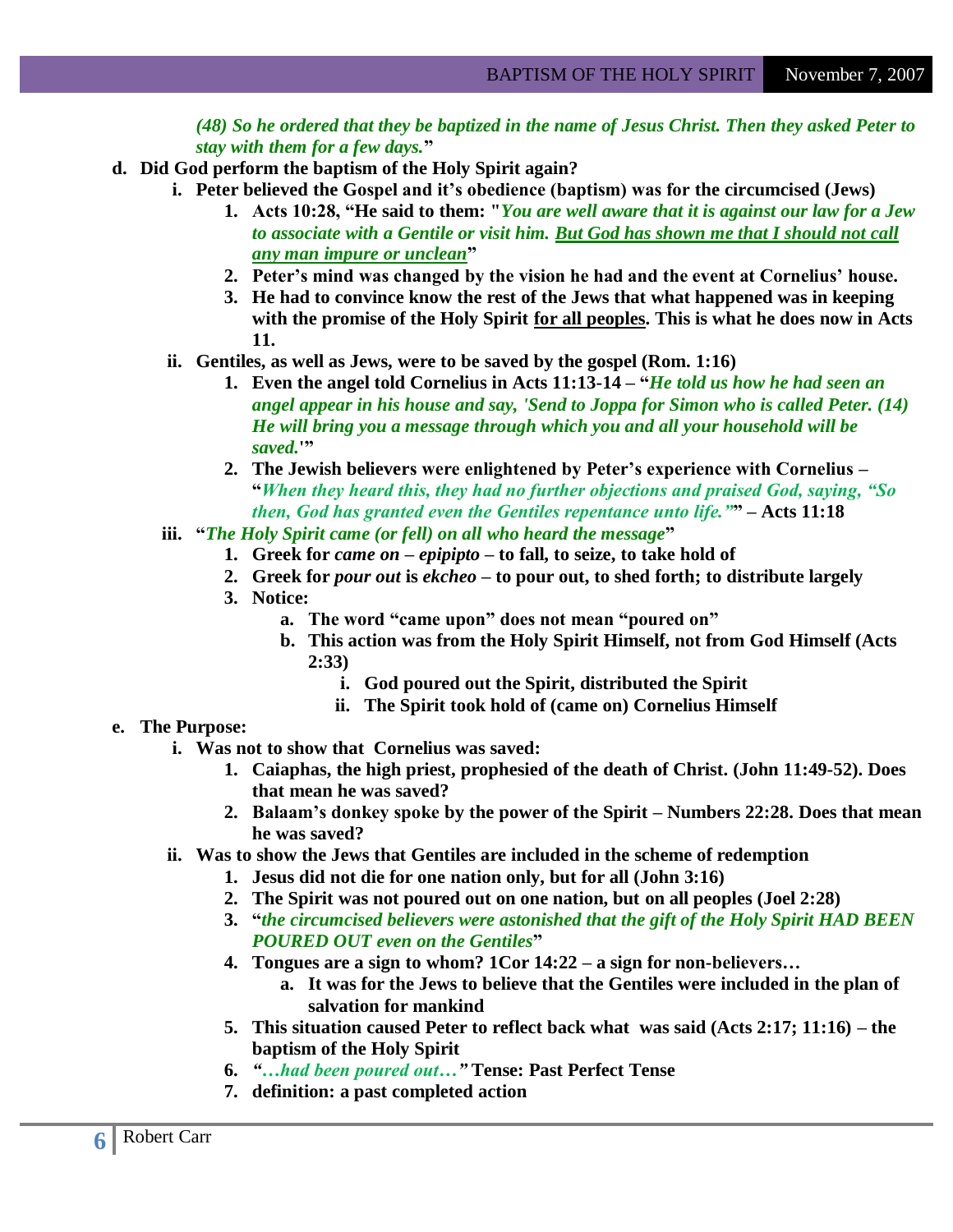- **8. What they were seeing was the continued result of the promised fulfilled in Acts 2**
- **9. Notice also: the passage says "even on the Gentiles (nation)" not "even on Cornelius and those with him" – ALL PEOPLE!**
- **10. This is also why what happened to Cornelius never happens again after Acts 10.**

# **IV. Conclusion**

- **a. The Baptism of the Holy Spirit Refers to the coming (advent) of the Holy Spirit** 
	- **i. The pouring out of the Holy Spirit means it was made available to all people**
	- **ii. People receive this indwelling Spirit by being baptized in the name of Jesus (Acts 2:38)**
- **b. The Spirit"s advent was accompanied by signs and wonders**
- **c. There is only one dispensation of baptism at a time.**
	- **i. The Holy Spirit is received through the current dispensation of baptism in the name of Jesus**
	- **ii. This dispensation was made available after Jesus had been crucified, buried, raised and gone to glory.**
- **V. Analogies**
	- **a. Jesus died for the whole world**
	- **b. Is the whole world saved?**

# Common Questions asked

**Question: Regarding Joel 2:28-29. Please explain, "....your old men shall dream dreams, your young men shall see visions: and....in those days".**

- **In those days refers to the term "afterwards" or what Acts 2:17 calls the "last days"**
	- o **"Afterwards" – Heb. "Achar" -**
		- **Acharyith – future, last**
			- **Gen 49:1 – "Then Jacob called for his sons and said: "Gather around so I can tell you what will happen to you in days to come (achariyth – future; last)."**
			- **Micah 4:1 – "In the last days (achariyth) the mountain of the Lord"s temple will be established as chief among the mountains; it will be raised above the hills, and peoples will stream to it."**
	- o **Acts 2:17 – "Afterwards" is divinely translated as "Last Days"**
		- **Greek word: "Eschatos" – last**
			- **Refers to the Christian Dispensation**
				- o **Hebrews 1:2; James 5:3; 1Peter 1:20; 1John 2:18**
					- **1Peter 1:20, "***He was chosen before the creation of the world, but was revealed in these last times for your sake***."**
					- **1John 2:18, "***Dear children, this is the last hour; and as you have heard that the antichrist is coming, even now many antichrists have come. This is how we know it is the last hour***."**
- **Modes of God communicating His will: Dreams and Visions (as well as prophesy)** o **Visions & Dreams**
	- **These things occurred under the Patriarchal/Mosaic Dispensation**
		- **Nebuchadnezzar / Daniel – Daniel 2**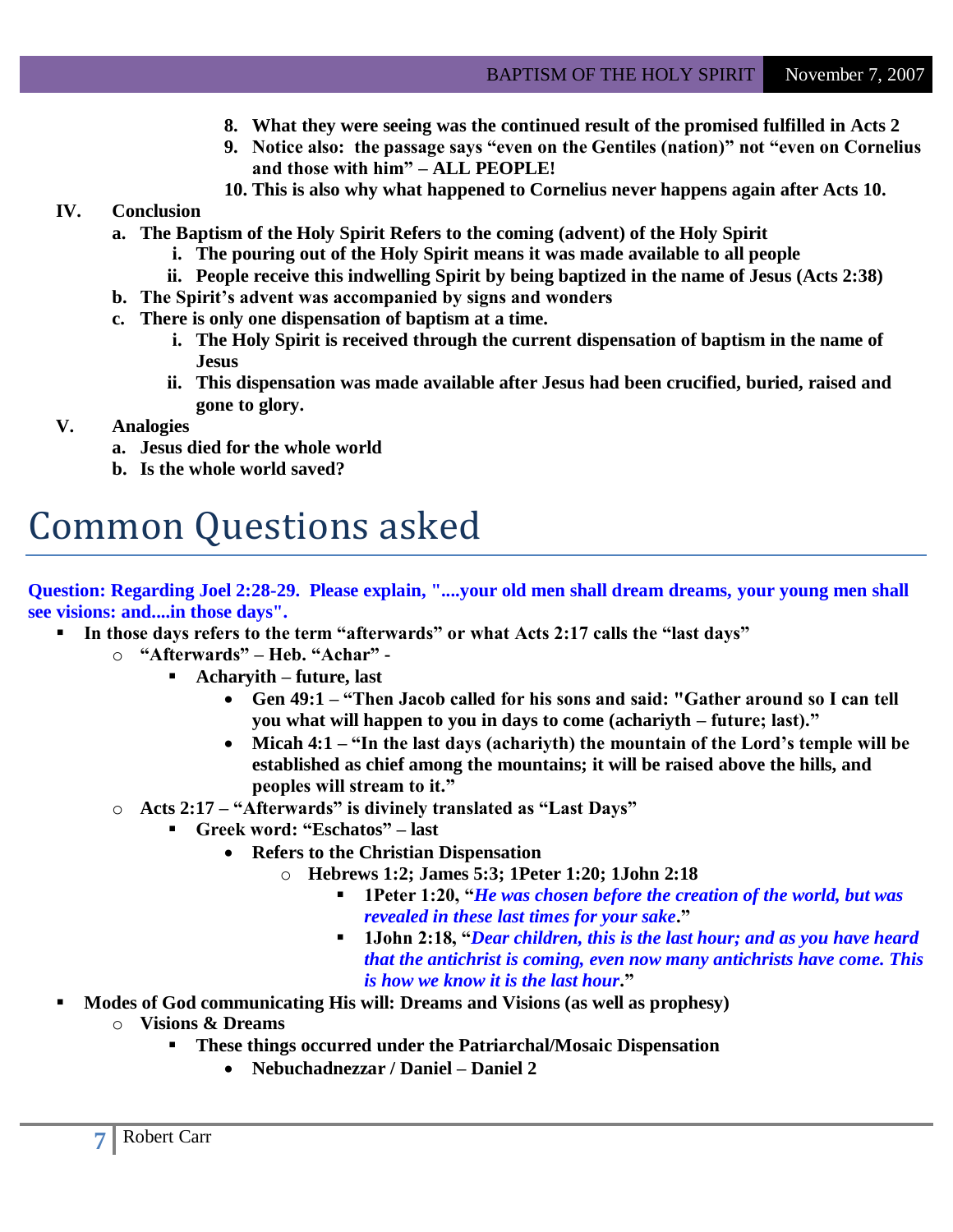- **King Saul and King David – 1Sam. 10 & 16 prophesied when the Spirit came on them**
- **Others like Elijah, Elisha, Jeremiah, etc. were prophets**
- **These Visions and Dreams would now reveal the will of God in the Christian Dispensation**
	- **Ananias and Paul – Acts 9:10-12, "***In Damascus there was a disciple named Ananias. The Lord called to him in a vision, "Ananias!" "Yes, Lord," he answered. (11) The Lord told him, "Go to the house of Judas on Straight Street and ask for a man from Tarsus named Saul, for he is praying. (12) In a vision he has seen a man named Ananias come and place his hands on him to restore his sight."***"**
	- **Cornelius – Acts 10:3, "One day at about three in the afternoon he had a vision. He distinctly saw an angel of God, who came to him and said, "Cornelius!""**
	- **Prophets/Prophetesses – Acts 13:1ff; 21:9**

**Question: The term "all flesh": Could it be that the term simply means Jews and Gentiles of that time? The only two recorded acts of the baptism of the Holy Spirit in the Bible were 1) the Jews at Pentecost and 2) Gentiles in Acts 10. So does it seem logical to conclude that the term means Jews and Gentiles?**

- **All flesh does refer to Jews and Gentiles, but not only for that time**
	- o **This would imply that the Holy Spirit then left God"s people at one point and was no longer here, leaving us orphans and void of the Spirit in this world.**
	- o **There is a school of thought that teaches that the Holy Spirit does not indwell the Christian**
		- **They say that the Holy Spirit is now in Heaven, and not present here on the Earth**
			- **The question is: Is the Holy Spirit present now on the earth? Does He now convict the world concerning sin?**
	- o **Diagram of the circles for ALL FLESH**
		- **Men AND Women**
		- **There were no women apostles so obviously it doesn"t just mean the apostles.**
- **As far as two baptisms of the Holy Spirit:**
	- o **Outline of Acts 2 (focus on vs. 33)**
		- **Conclusion: The Spirit was poured out for the first time in Pentecost**
		- **We do not read after this the Spirit being poured out again**
			- **We do not read of the violent wind sounds and tongues of fire reoccurring**
			- **It is mentioned as a completed action (vs. 33; Titus 3:5)**
		- $\blacksquare$  In Acts 10
			- **It is a work of the Spirit, not a re-pouring out of the Spirit from Heaven**
				- o **Nowhere in the Scriptures does it denote that the Spirit was poured out, then swooped back into Heaven, then re-poured out, then swooped back into Heaven**
			- **And again, the past perfect tense is used "had been poured out"**
	- o **The Baptism of the Holy Spirit is merely the sending of the Spirit by Christ to the earth (all flesh)**
	- o **All flesh extends more than just the apostles (Matthew 3)**

**Question: Acts 2:21: Now we know Joel wrote this and spoke about it about 800 years before the birth of Christ. From the terminology stated "shall come to pass" when quoted by Peter, does this indicate the whole prophecy will not be fulfilled at this time but will be fulfilled completely in the future?**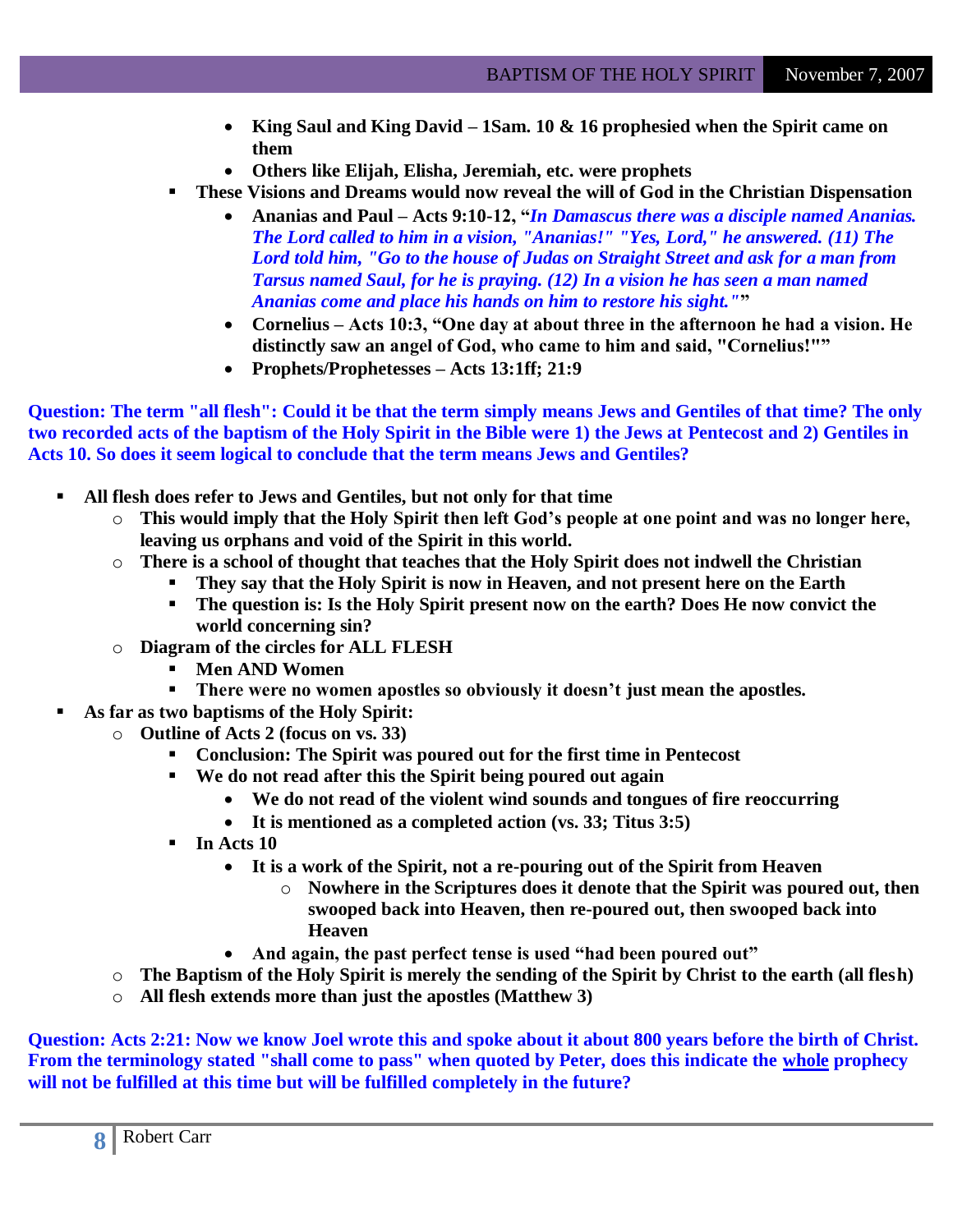**KJV – "And it shall come to pass, that whosoever shall call on the name of the Lord shall be saved."**

- **"Shall come to pass" is referring to the result of the pouring out of the Spirit, not the baptism itself:**
	- o **What followed the outpouring of the Spirit was:**
		- **Prophesy, visions, dreams (apostolic age), judgment (70AD/end of time), salvation (death)**
		- **In terms of salvation through the gospel: those who call on His name will be saved (Acts 2:38; 22:16)**
	- o **"it shall come to pass" is in the simple future, not the future progressive**

**Question: In Acts 2 the ones speaking in tongues were Galileans. Now the apostles were all from Galilee and the ones who received the Spirit were the only ones who spoke. So does it seem logical that only the Apostles were the only ones baptized into the H.S., not to say no one received the Spirit, but that the Apostles were the only ones baptized into it?**

- **Were the apostles the only ones who were baptized with the HS?**
	- o **Matthew 3 – John told his audience that they will be baptized with the HS and fire**
	- o **Joel 2:28ff – It was for all flesh and men and women will prophesy (result)**
- **The speaking of tongues was the result of the baptism of the Holy Spirit, not the baptism of the Spirit itself**
	- o **Consider the manifestations:**
		- **The wind sound, the tongues as of fire, the speaking of tongues, the prophesying, etc.**
		- **These are all the result of the Holy Spirit being sent to the earth.**
	- o **If speaking of tongues and prophesying is the baptism of the Holy Spirit, then consider the following:**
		- **Acts 19:6 – "When Paul placed his hands on them, the Holy Spirit came on them, and they spoke in tongues and prophesied."**
			- **Did the Baptism of the Holy Spirit occur 3 times? Pentecost, Cornelius, and now the 12 Ephesian disciples of John?**
		- **1Cor. 12** speaks of some members speaking in tongues and prophesying.
			- **Did the Baptism of the Holy Spirit occur a fourth time?**

**Question: In Acts 10:44-46 you said that the term in the Greek "was poured out" signifies an event that happened a long time ago. My question is how would that make sense for the fact the verse after (vs. 45) says "For" tying in them speaking into tongues to the same time frame as the event in Acts 10? Could the term "was poured" signify that it just happened which would make sense with the next question?**

- **(FRAME 12) NASB, noted for its Greek accuracy, shows the phrase as "had been poured out"**
- **Consider the use of FOR in this statement:**
	- o **"He had won the tournament, for he was showing me his trophy."**
	- o **Blue letter Bible:**
		- **Acts 10:45 – poured – perfect tense**
		- **"The perfect tense in Greek corresponds to the perfect tense in English, and describes an action which is viewed as having been completed in the past, once and for all, not needing to be repeated."**
		- **Grammatical Definition: "An event or state started at one point in the past and ended at another point in the past."**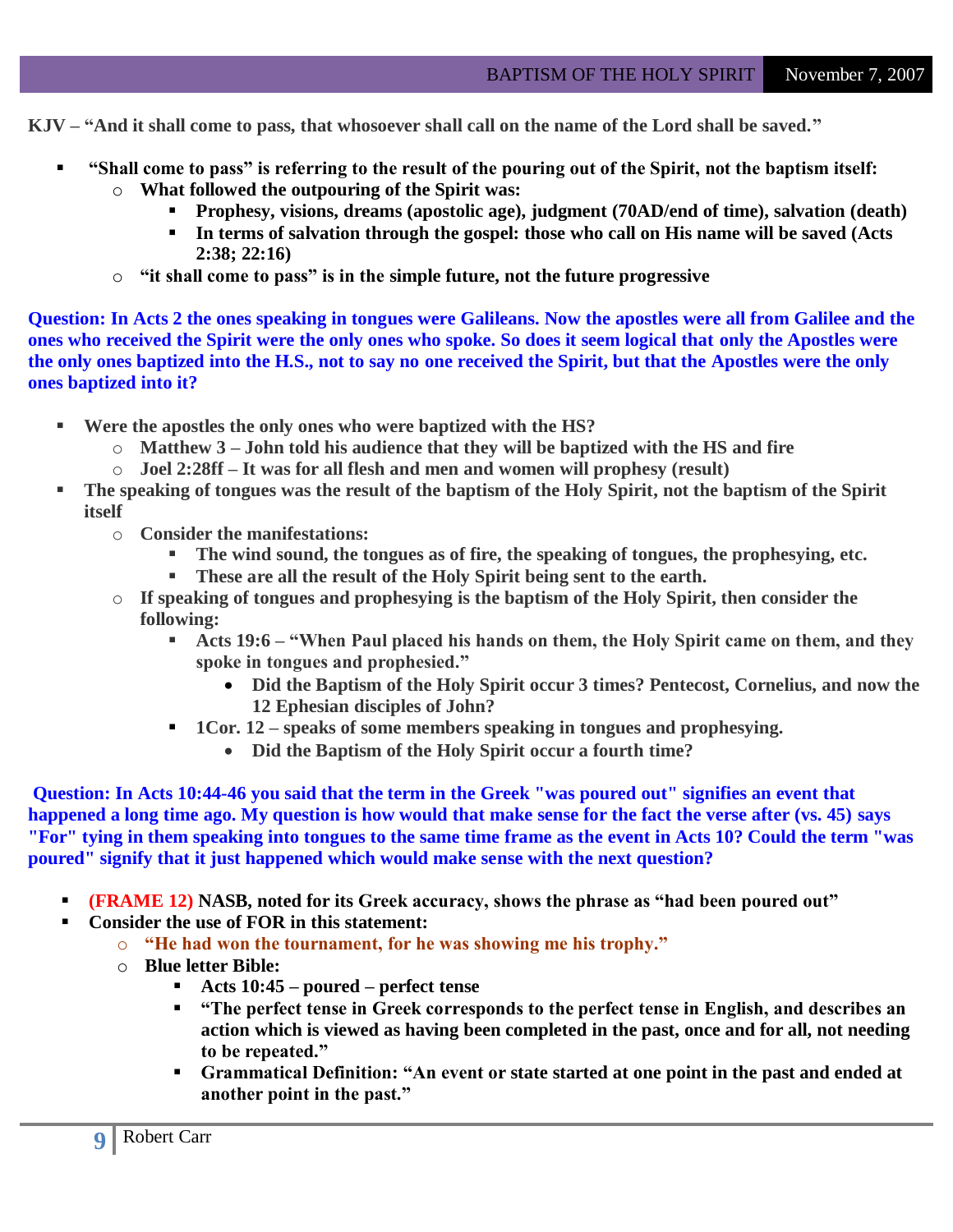**Question: In Acts 11 Peter reports all that happened to the church. And speaking of the event just prior to the Gentiles he says in verses 15-17, "As I began to speak, the Holy Spirit came on them as he had come on us at the beginning. Then I remembered what the Lord had said: 'John baptized with water, but you will be baptized with the Holy Spirit.' So if God gave them the same gift as he gave us, who believed in the Lord Jesus Christ, who was I to think that I could oppose God?"**

 **A. Now you said that this in Acts 10 is not the same thing that happened to the Apostles in Acts 2, but my question would be if that was true then why was the only event Peter remembered from that event, the same one that happened at the beginning (the beginning seems to be speaking of the start of the church in Acts 2 although no indication is given in scripture)? And why would Peter put in the same category the events in Acts 10 with those in Acts 2, by saying God gave them the same gift as he did "us" (the apostles) if it were not speaking of the same thing?**

- **Question: Who was the "us" referring to? Peter and his circumcised companions!**
	- o **Acts 11:17, "So if God gave them the same gift as he gave us, who believed in the Lord Jesus Christ, who was I to think that I could oppose God?"**
		- **Us who? Us who believed**
			- **That includes more than just the 12 apostles, that includes Peter"s companions in Acts 10 and those whom Peter was addressing in Acts 11.**
		- *Then I remembered… you will be baptized with the Holy Spirit***.**
			- **You who? The "you" was more than just the 12 apostles.**
			- **Matthew 3 – The context was about the Jews, including the Gentiles!**
	- o **So when the Spirit was poured out in Acts 2, they understood that it was to be poured out on all flesh, that is, in their understanding, the Jews**
	- o **Even in Acts 10:47, Peter said "Can anyone keep these people from being baptized with water? They have received the Holy Spirit just as we have.""**
	- **The term "came on" or "fell on" is not the same as "poured on."**
		- o **The HS "coming on" a person is not the baptism of the HS**
		- o **One is the result of the other**
			- **Consider the following OT – pre-HS Baptism days:**
				- **Judges 14:6 – Samson – "The Spirit of the LORD came upon him in power so that he tore the lion apart with his bare hands as he might have torn a young goat. But he told neither his father nor his mother what he had done."**
				- **1Samuel 10:6 – King Saul – "***The Spirit of the LORD will come upon you in power, and you will prophesy with them; and you will be changed into a different person***."**
				- **1Samuel 16:13 – King David – "So Samuel took the horn of oil and anointed him in the presence of his brothers, and from that day on the Spirit of the LORD came upon David in power. Samuel then went to Ramah."**
				- **The term "come upon" is an term denoting the Holy Spirit"s empowering act** o **NT: After the Spirit had been poured out…**
					- **Acts 8:16 – the Spirit had not yet fallen on any of them**
					- **Does this mean "they had not yet been baptized with the HS?"**
		- o **Baptism of the HS is an action of Christ, not of the Spirit Himself.**
		- o **The Spirit coming on a person is an action of the Spirit Himself**
- **Baptism of the Holy Spirit is merely the sending of the Holy Spirit by Christ**